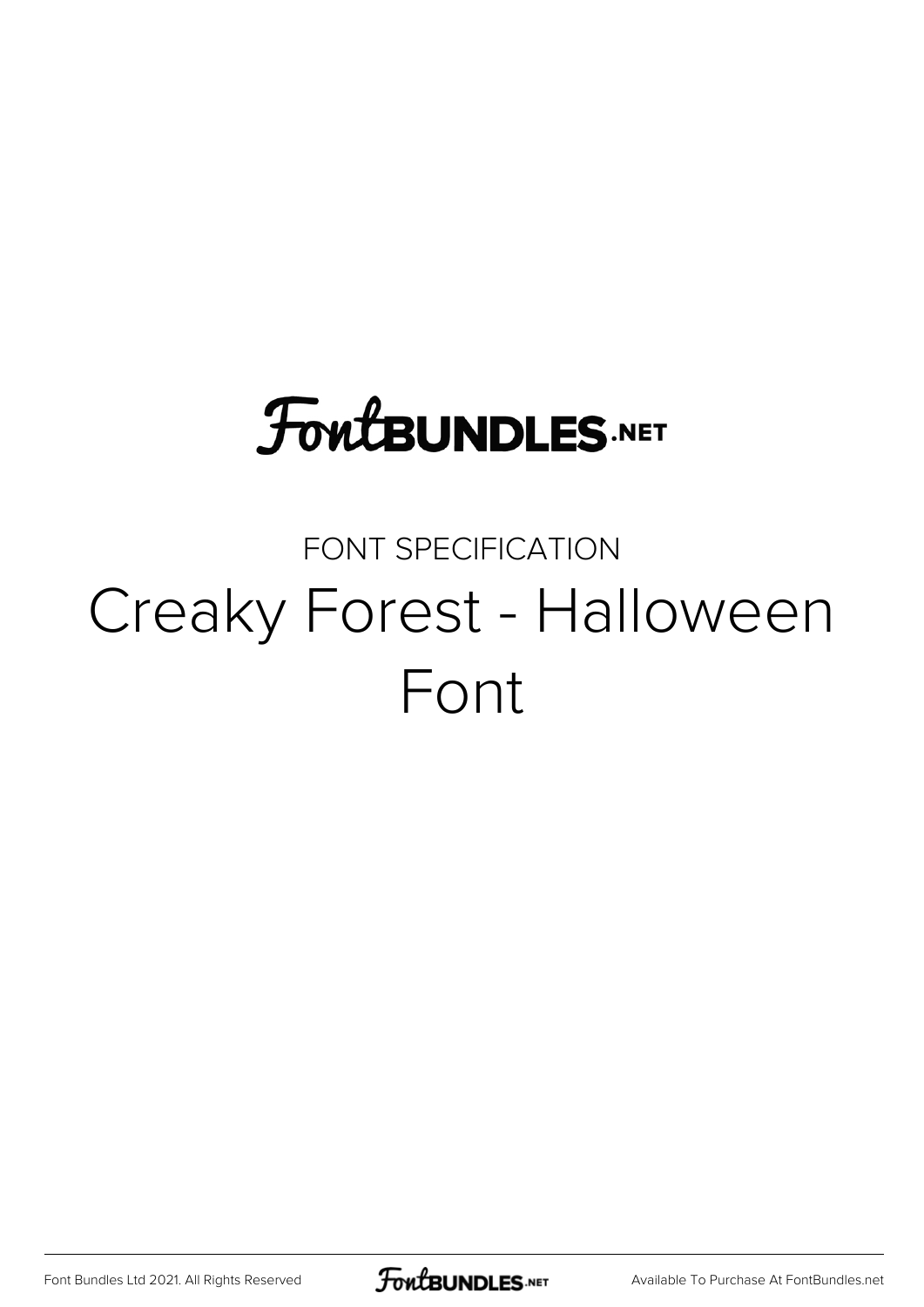#### Creaky Forest - Regular

**Uppercase Characters** 

### ABCDEFGHIJKLMNOPQRSTUV WXY7

Lowercase Characters

## ABCDEFGHIJKLMNOPQRSTUV WXYZ

#### **Numbers**

# 0123456789

Punctuation and Symbols

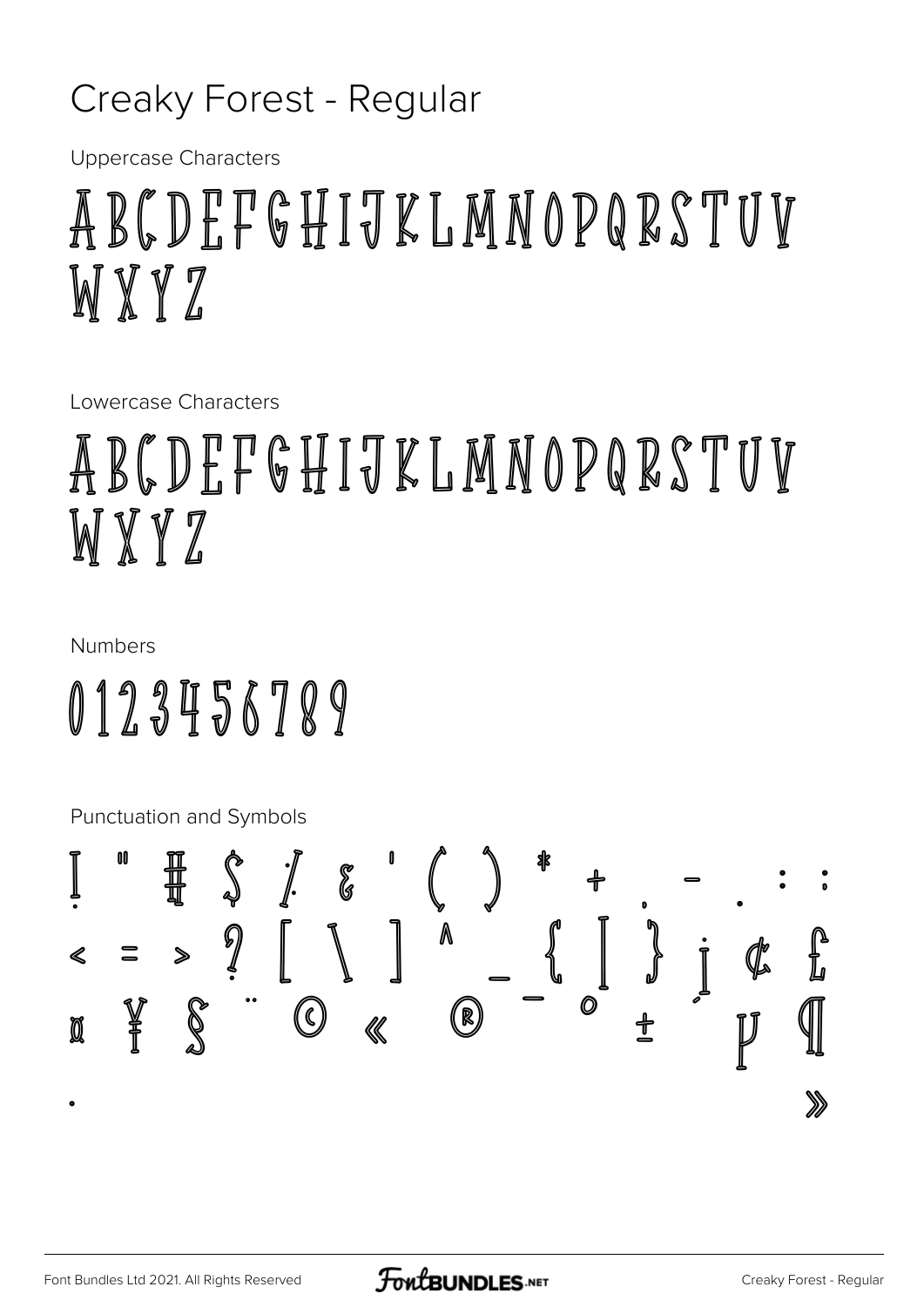All Other Glyphs